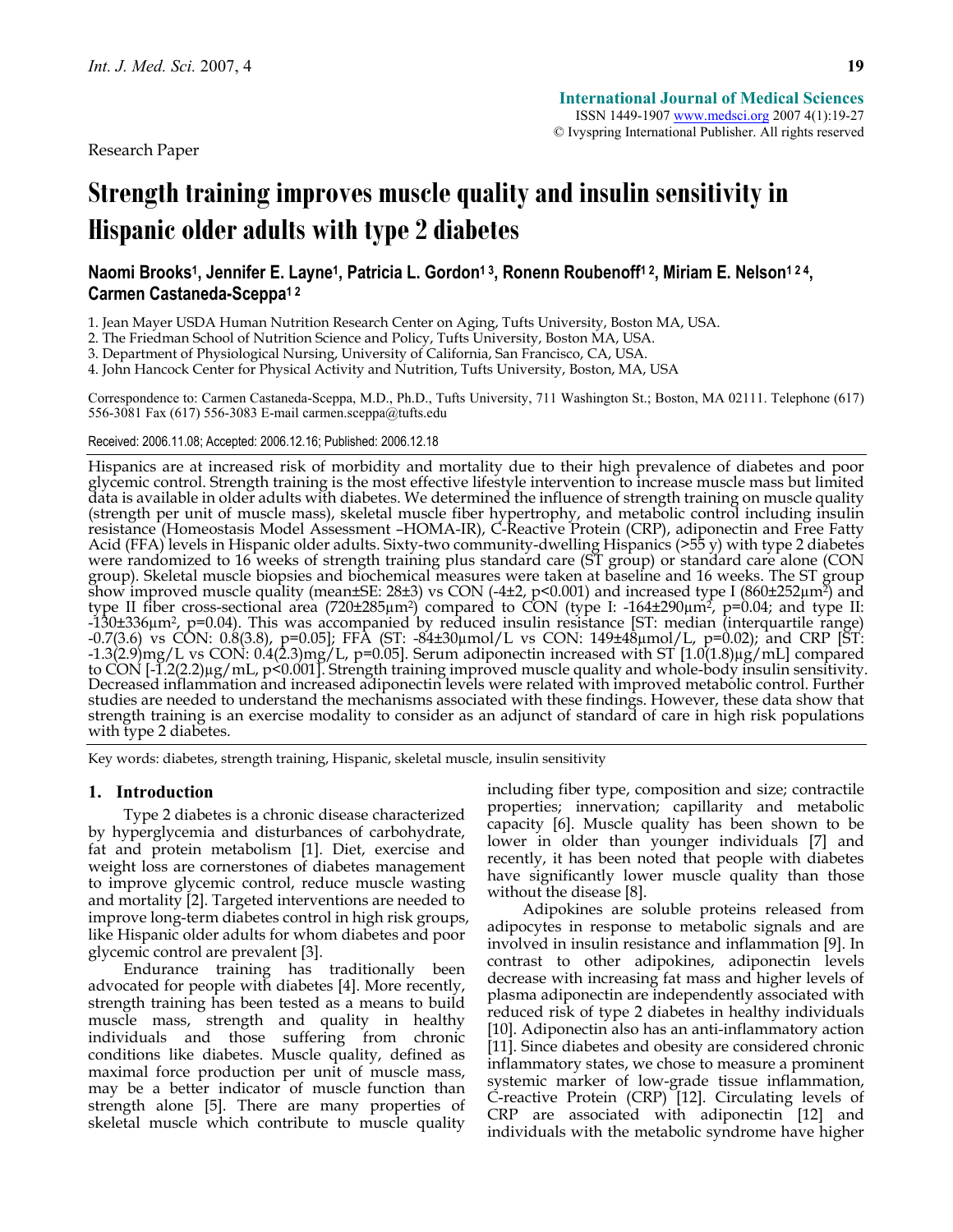#### levels of CRP [13].

There is relatively sparse amount of literature on high-intensity strength training and diabetes in high risk populations. Maiorana et al. [14] circuit training intervention found increase in muscle mass and strength, and cardiovascular fitness. Similalry, Cauza et al. [15] , Tokmakidis et al. [16], and Eriksson et al [17] showed that moderate-intensity strength training is an effective exercise modality to achieve glycemic control and improve insulin sensitivity in subjects with type 2 diabetes. More recently, two randomized control trials of high-intensity strength training by Dunstan et al. [18] and Castaneda et al. [19], with the latter representing the parent study from which the present investigation has been derived; have shown that long-term strength significantly improves glycemic control and increases skeletal muscle mass. In addition, strength training has also been shown to influence a number of factors associated with whole-body insulin sensitivity such as CRP and pro-inflammatory cytokines [20]. A few recent studies have investigated exercise training on circulating adiponectin levels. These studies have shown that greater increases in adiponectin levels are associated with higher intensities of endurance exercise training [21, 22] and strength training [23].

To our knowledge no previous studies have investigated the effects of high-intensity strength training on muscle quality and whole-body insulin sensitivity in a high risk population of older adults with diabetes. This is why we chose to conduct this investigation in Hispanic older adults with type 2 diabetes. We hypothesized that 16 weeks of high-intensity strength training would result in improved muscle quality, skeletal muscle fiber hypertrophy as well as improved metabolic control (as measured by reduced insulin resistance and inflammation) in these study subjects.

## **2. Research Design and Methods**

#### **Subject characteristics**

Sixty-two Hispanic individuals, 55 years and older with type 2 diabetes were randomized to 16 weeks of strength training plus standard care (ST group, n=31) or standard care alone (CON group, n=31). General methodology has been previously reported [19]. Briefly, diabetes was confirmed by a fasting plasma glucose  $\geq$  7.0 mmol/L or use of diabetic medications. Exclusion criteria included the following: myocardial infarction (within past 6 months), any unstable chronic condition including dementia, alcoholism, dialysis, retinal hemorrhage or detachment, or current participation in resistance training. Written informed consent was given in Spanish, as approved by the Institutional Review Board at Tufts University-New England Medical Center.

#### **Intervention**

#### Strength training (ST) group

Subjects reported to the Jean Mayer USDA Human Nutrition Research Center on Aging (HNRCA) 3x/week for 16 weeks for exercise training. Exercise

sessions included 35-min strength training using five pneumatic machines: upper back, chest press, leg press, knee extension and flexion (Keiser Sports Health Equipment Inc., Fresno, CA) with 3 sets of 8 repetitions on each machine preceded by 5-min warm-up and ended with 5-min cool-down. Training intensity during wks 1-8 were 60-80% of baseline 1-repetition maximum (1RM), and during wks 10-14 were 70-80% of mid-study 1RM. Postprandial blood glucose was monitored before and after exercise using a One Touch Glucometer (Lifescan Inc., Johnson & Johnson Co., Milpitas, CA).

#### Control (CON) group

Subjects randomized to this group were asked to continue their usual standard of care. This included actions known to favorably affect health outcomes such as: glycemic control, blood glucose self-monitoring, engaging in healthy food choices and physical activity, and compliance with medications and doctor's visits [24]. Subjects in this group received phone calls every other week and came to the HNRCA for testing at baseline and 16 weeks. We chose this approach rather than an attention-control to test the effect of standard of care alone.

#### **Outcome measures**

Baseline measures were taken prior to randomization. Post-intervention measures were performed in a blinded manner except for muscle strength.

## Body composition

Body mass index (BMI) was calculated from body weight and height as kg/m2. Whole-body and regional lean and fat mass were determined by Dual-X ray absorptiometry (DXA) using an Hologic QDR2000 (Waltham, MA) scanner operating in array mode with software 5.64A, with a coefficient of variation of 1.4% and 1.8% for lean and fat mass, respectively [25]. DXA has been validated against multicompartment methods and in-vivo neutron inelastic scattering [25]. Waist circumference was determined by standard technique.

#### Muscle strength

Muscle strength 1RM was assessed twice at baseline and once during week 16 on each training machine. Initial training loads and analyses used the highest of the two 1RM values assessed at baseline. The coefficient of variation for repeated measures at baseline was less than 10%. Upper and lower body strength at baseline and 16 weeks was calculated as the sum of 1RM measures for each upper and lower body exercise performed.

### Muscle quality

Skeletal muscle quality as defined by the ratio of strength per unit of muscle mass [7]. There are a number of ways to express muscle quality. We chose to calculate muscle quality from leg 1RM strength (leg press, knee extension and knee flexion) in kg divided by leg lean body mass in kg, without bone mineral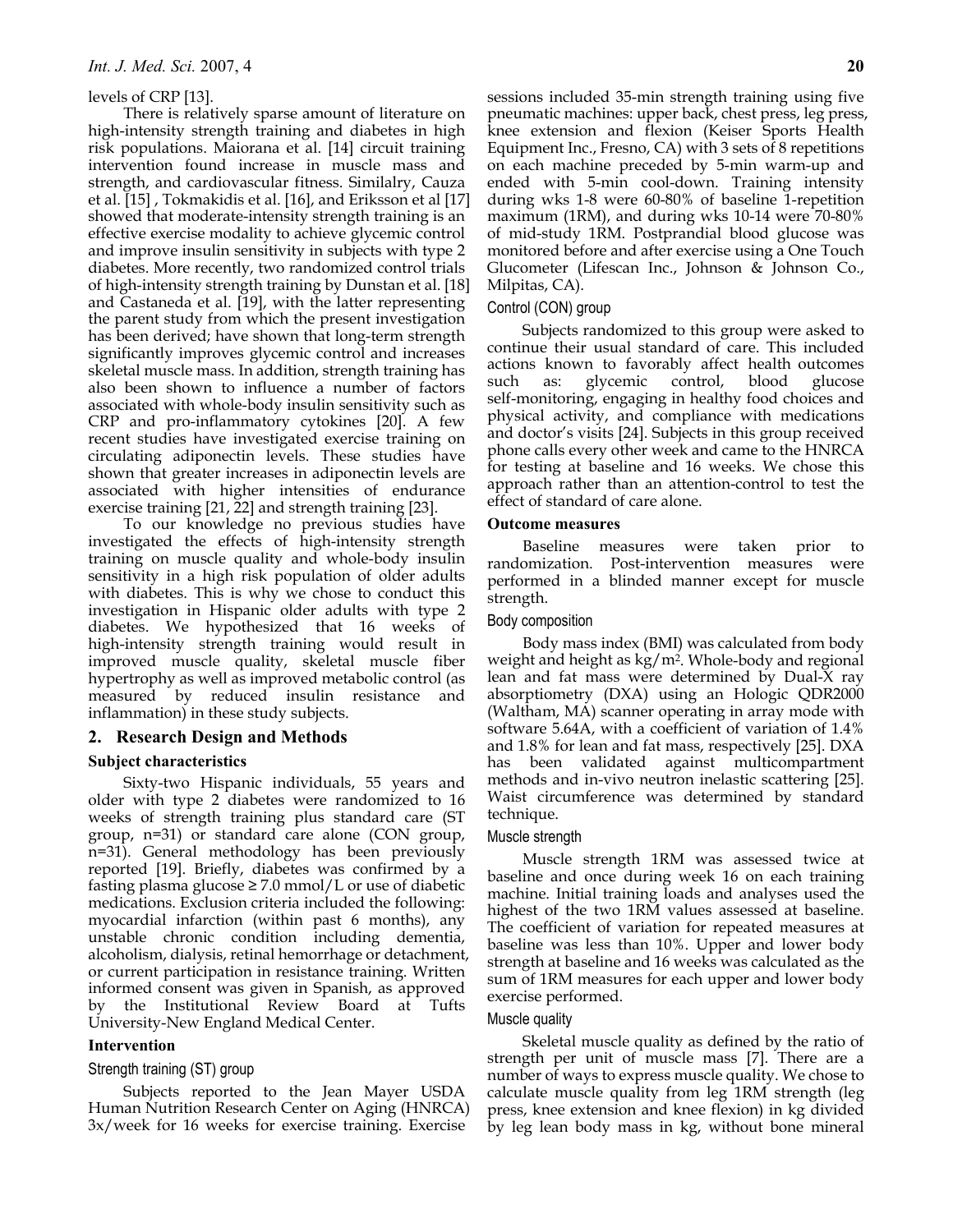content, as measured by DXA. The appendicular fat-free mass derived from leg measurement of DXA is assumed to be a valid estimation of skeletal muscle [26].

## Skeletal muscle histology: Fiber type and cross-sectional area (CSA)

Skeletal muscle samples were obtained from a sub-set of individuals who agreed to have the procedure ( $n = 24$  ST,  $n = 18$  CON). Percutaneous needle biopsies were taken from the non-dominant *vastus lateralis* using a 5 mm Bergstrom needle [27] at baseline and 72 h after final 1RM strength testing (wk 16). Muscle samples were oriented longitudinally, mounted in embedding medium (Tissue-Tek OCT, Miles Laboratories, Elkhart, IN), and frozen in isopentane cooled in liquid nitrogen. Transverse sections (10µm) were cut using a Leica CM1850-Cryostat (Leica Microsystem, Nussloch, Germany). Staining for myofibrillar adenosine triphosphatase (mATPase) was done at pH 4.3 [28]. Type I and II muscle fiber cross-sectional areas were determined in 75-250 fibers for each subject at each time point. Samples were analyzed under light microscopy and areas determined using an Image Software version 1.39 (Dr. W. Rasband, National Institute of Aging, Bethesda, MD), modified for our laboratory by Chun-ShanYam Ph.D. (SyLoc Consulting LLP, Lexington, MA) with CV of 3% [28].

## Biochemical measures

Fasting blood measures were taken at baseline and 72 h after final 1RM strength testing (wk 16). Fasting plasma glucose was determined by the hexokinase enzymatic method (Sigma Diagnostics, St. Louis, MO) and insulin levels by radioimmunoassay (ICN Biomedical Inc., Costa Mesa, CA) with CV of 5%. Free fatty acids (FFA) were determined by *in vitro* enzymatic colorimetric endpoint method for quantification of non-esterified FFA in serum (Walo Chemicals USA, Inc., Richmond, VA) with CV of 6%. Serum C-Reactive Protein (CRP) levels were measured by an immunoturbidimetric commercially available kit in a Cobas Fara II automated centrifugal analyzer (CRP SPQ Test System, DiaSorin Inc., Stillwater, MN) with CV of 5%. Serum adiponectin was determined in duplicate using a highly sensitive, quantitative sandwich enzyme immunoassay technique (Human Adiponectin/Acrp30 Quantikine Immunoassay, R&D Systems, Minneapolis, MN) with CV of 3%.

## HOMA-IR

Whole-body insulin resistance was estimated using the homeostasis model assessment of insulin resistance (HOMA-IR) which correlates well with the euglycemic hyperinsulinemic clamp in people with diabetes [29]. The following formula was used: HOMA-IR = [fasting Glucose (mmol/L)\*fasting Insulin  $(uU/ml)/22.5$ .

## **Subject Monitoring**

Subjects continued their usual medical care and received Spanish translated recommendations for diabetes self-management [24]. They were not given dietary counseling other than to follow standard recommendations given by their health care providers. Both groups were administered a weekly symptom checklist to document blood glucose self-monitoring, diabetes control, medical visits, medication changes, acute illness, and hospitalizations. Past seven-day, self-reported leisure and household physical activity was monitored using the Physical Activity Scale for the Elderly [30]. Dietary intake was assessed using a food frequency questionnaire adapted for the Hispanic population [31].

|                            | ST Group<br>$N=31$ | CON Group<br>N=31 | P value <sup>a</sup> |
|----------------------------|--------------------|-------------------|----------------------|
| Age (years)                | $66 \pm 2$         | $66 \pm 1$        | 0.76                 |
| Sex (male/female)          | 21/10              | 19/12             | 0.59                 |
| $BMI$ (kg/m <sup>2</sup> ) | $30.9 \pm 1.1$     | $31.2 \pm 1.0$    | 0.81                 |
| Whole-Body Fat Mass (kg)   | $35.0 \pm 2.2$     | $33.7 \pm 2.4$    | 0.70                 |
| Waist Circumference (cm)   | $99.7 \pm 2.3$     | $100.1 \pm 2.6$   | 0.63                 |
| Fasting Glucose (mmol/L)   | $8.79 \pm 0.48$    | $9.85 \pm 0.69$   | 0.21                 |
| Fasting Insulin (pmol/L)   | 116 (124)          | 115 (131)         | 0.58                 |
| HOMA-IR                    | 7.1(5.7)           | 6.7(9.0)          | 0.96                 |
| Glycosylated Hb A1C (%)    | $8.7 \pm 0.3$      | $8.4 \pm 0.3$     | 0.58                 |
| Diabetes Duration (y)      | $8 \pm 1$          | $11 \pm 1$        | 0.22                 |
| Insulin Therapy (n)        | 15                 | 5                 | 0.02                 |

Data are mean ± SE except for not normally distributed variables (insulin and HOMA-IR) which show median (interquartile range).

a Baseline comparisons between groups were assessed by independent sample *t*-test comparisons for continuous and log transformed variables or Chi-square for categorical variables.

## **Statistical Analysis**

Statistical analysis was based on intention-to-treat analysis using SPSS 12.0 for Windows (SPSS, Inc., Evanston, IL). Results were considered statistically significant with a two-tailed p-value < 0.05. Data are shown as mean and standard error (SE), except for non-normally distributed variables (insulin, HOMA-IR, CRP, adiponectin) for which group median and interquartile ranges are shown. The non-normally distributed variables were log-transformed, checked for normality after log transformation, and used as continuous log-transformed variables for analyses. Baseline comparisons were assessed by independent sample *t*-test or Chi-square as appropriate. Repeated measures analysis of covariance (ANCOVA) was used to assess differences in outcome measures (muscle quality, muscle fiber size and metabolic parameters) between the two groups across time, as well as time-by-group interactions adjusting for insulin therapy as this was the only variable different between groups at baseline (Table 1), and for the observed changes in leisure time physical activity and diabetes medications observed after the intervention. Secondary model-building stepwise regression analyses of the change (weeks 16-0) in type I muscle fiber CSA (as the dependent variable) were carried out by group in order to determine the associations of selected factors on the change in type I CSA. Independent variables included in the models were the changes in HOMA-IR, CRP, adiponectin, and FFA.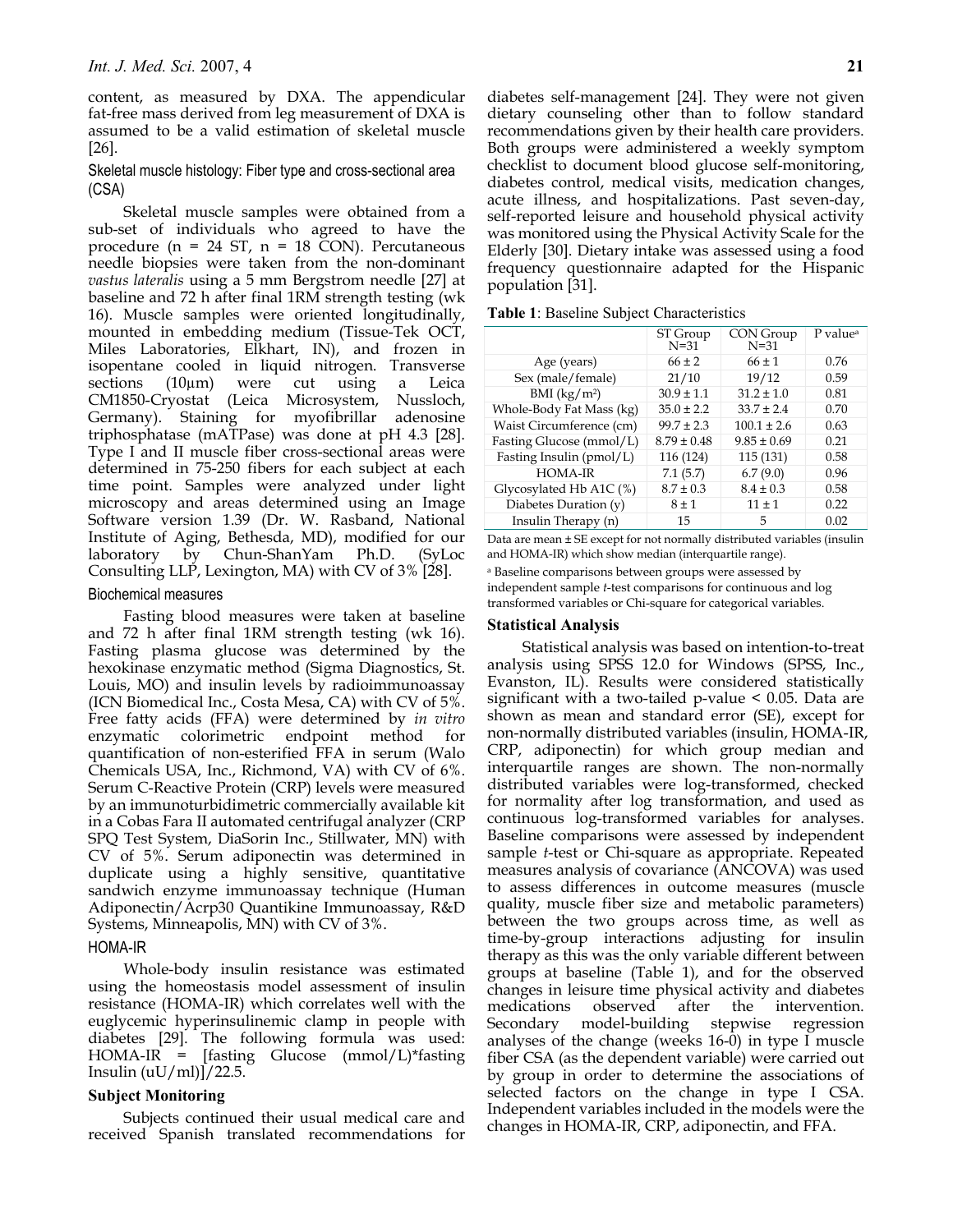## **3. Results**

## **Baseline characteristics and study monitoring**

The subject characteristics at baseline are shown in Table 1. The ST and CON groups did not differ by age, sex, body composition or metabolic characteristics, except that a higher proportion of prescribed insulin therapy was found in participants randomized to the ST group. As previously described [19], diabetic medication regimens were reduced in 22 out of the 31 (72 %) subjects in the ST group with 13 subjects having a reduction in sulfonylureas, 7 in biguanides, and 2 in insulin therapy. In contrast, CON subjects showed the opposite pattern. Thirteen out of 31 (42 %) subjects experienced an increase in their diabetes medication dosages, with 4 subjects having an increase in sulfonylureas, 6 in biguanides, and 3 in insulin therapy. The changes in medications, as prescribed by subjects' primary care physicians, were different between groups (p= 0.03). Another change resulting from the intervention was a significant increase in leisure time physical activity in the ST group, outside of training regimen, as compared to CON subjects (ST:  $187 \pm 27$ kcal/wk vs CON: -50  $\pm$  19 kcal/week; p<0.001). Finally, there was no change in dietary intake as a result of this intervention (data not shown).

#### **Muscle quality and muscle fiber size**

Compliance to strength training was  $90 \pm 10$  %. Muscle strength, lean tissue mass, muscle quality, and *vastus lateralis* muscle fiber cross-sectional area are shown in Table 2. Mean upper and lower body muscle strength was significantly improved in with ST compared to CON subjects. This is not surprising given that the mean training intensity achieved by the ST group was  $70.2 \pm 1.3$  % of 1RM (range: 66 to 75 %). Whole-body lean body mass also increased in the ST group, while leg lean tissue mass did not change between the groups. Muscle quality, a functional measurement of strength per unit volume of muscle (calculated from lower body muscle strength values in kg and leg lean tissue mass in kg), was significantly improved in the ST group vs CON group. Finally, we observed hypertrophy of type I and type II muscle fiber CSA in the ST group compared to CON subjects.

#### **Metabolic control**

As shown in Table 3, overall glycemic control (as determined by glycosylated hemoglobin A1C levels) was improved with strength training, while there was virtually no change in the CON group. Similarly, insulin resistance determined by HOMA-IR, was significantly reduced in the ST group after 16 weeks of training compared with the CON group. The change in HOMA-IR was driven by a reduction in insulin concentration in the ST group, albeit not statistically significant when compared to the CON group. In addition, serum FFA and CRP levels decreased in the ST group compared to CON subjects. Finally, circulating adiponectin concentrations increased significantly in the ST group compared with controls.

#### **Table 2**: Muscle Quality and Muscle Fiber Size

|                                  |                   | ST Group<br>Change<br>$N=31$<br>$66 + 4$<br>$90 \pm 6$<br>$24 + 2$<br>$338 \pm$ |                   | CON Group       |         |  |  |  |
|----------------------------------|-------------------|---------------------------------------------------------------------------------|-------------------|-----------------|---------|--|--|--|
|                                  |                   |                                                                                 | $N=31$            | Change          |         |  |  |  |
| Upper Body Muscle Strength (kg)  |                   |                                                                                 |                   |                 |         |  |  |  |
| Baseline                         |                   |                                                                                 | $62 + 4$          |                 |         |  |  |  |
| Final                            |                   |                                                                                 | $58 + 4$          | $-4 + 2$        | < 0.001 |  |  |  |
| Lower Body Muscle Strength (kg)  |                   |                                                                                 |                   |                 |         |  |  |  |
| Baseline                         | 27                |                                                                                 | $300 +$<br>28     |                 |         |  |  |  |
| Final                            | $568 +$<br>34     | $173 \pm 19$                                                                    | $285 +$<br>27     | $-19 \pm 7$     | < 0.001 |  |  |  |
| Whole-Body Lean Tissue Mass (kg) |                   |                                                                                 |                   |                 |         |  |  |  |
| Baseline                         | $44.3 \pm$<br>1.7 |                                                                                 | $44.9 +$<br>1.9   |                 |         |  |  |  |
| Final                            | $45.5+$<br>1.9    | $1.1 \pm 0.3$                                                                   | $44.8 +$<br>1.7   | $0.4 + 0.2$     | 0.04    |  |  |  |
|                                  |                   | Leg Lean Tissue Mass (kg)                                                       |                   |                 |         |  |  |  |
| Baseline                         | $12.9 +$<br>0.6   |                                                                                 | $12.7 +$<br>0.6   |                 |         |  |  |  |
| Final                            | $13.1 \pm$<br>0.6 | $0.2 \pm 0.1$                                                                   | $12.8 \pm$<br>0.5 | $0.1 \pm 0.2$   | 0.28    |  |  |  |
| Muscle Quality                   |                   |                                                                                 |                   |                 |         |  |  |  |
| Baseline                         | $61 \pm 5$        |                                                                                 | $51 \pm 4$        |                 |         |  |  |  |
| Final                            | $100 \pm 6$       | $28 \pm 3$                                                                      | $48 \pm 4$        | $-4 \pm 2$      | < 0.001 |  |  |  |
|                                  |                   | Type I muscle fiber area $(\mu m^2)$                                            |                   |                 |         |  |  |  |
| Baseline                         | $4068 +$<br>256   |                                                                                 | $4546 \pm$<br>270 |                 |         |  |  |  |
| Final                            | $4928 \pm$<br>372 | $860 \pm 252$                                                                   | $4381 +$<br>304   | $-164 +$<br>290 | 0.04    |  |  |  |
|                                  |                   | Type II muscle fiber area $(\mu m^2)$                                           |                   |                 |         |  |  |  |
| Baseline                         | $3885 \pm$<br>278 |                                                                                 | $4330 \pm$<br>346 |                 |         |  |  |  |
| Final                            | $4605 \pm$<br>283 | $720 \pm 285$                                                                   | $4201 \pm$<br>336 | $-130±$<br>336  | 0.04    |  |  |  |

Data are the mean ± SE of baseline and final values and of the change on each variable in each group.

Muscle Quality data calculated for all participants. Baseline and final muscle biopsies were obtained in a subset of the study population (n  $= 24 ST; n = 18 CON$ .

a Time-by-group interactions were assessed by repeated measures ANCOVA of baseline and final values for each variable adjusted for insulin therapy, change in physical activity and change in diabetes medications.

#### **Secondary analyses**

We further assessed the association of specific physiological and biochemical measures and the observed changes in type I muscle fiber CSA. Type I fibers were chosen for this analysis because they have higher insulin sensitivity, greater oxidative capacity, more mitochondria, and are more closely associated with leanness than type II fibers [32, 33]. In univariate analysis, there was a negative correlation between the changes observed in type I muscle fiber CSA and those seen for HOMA-IR in the ST group (Figure 1A) but not in the CON group (Figure 1B). This is in line with the strong inverse correlation between glycosylated hemoglobin A1C and muscle cross-sectional area observed by other investigators [17].

There were no associations between the changes in CRP, FFA, adiponectin, lower body muscle strength or leg lean body mass and the change in type I fiber CSA for either group, nor between the changes in HOMA-IR with any of the changes observed in CRP, FFA, adiponectin levels in either group. Using multiple regression models, we found that the change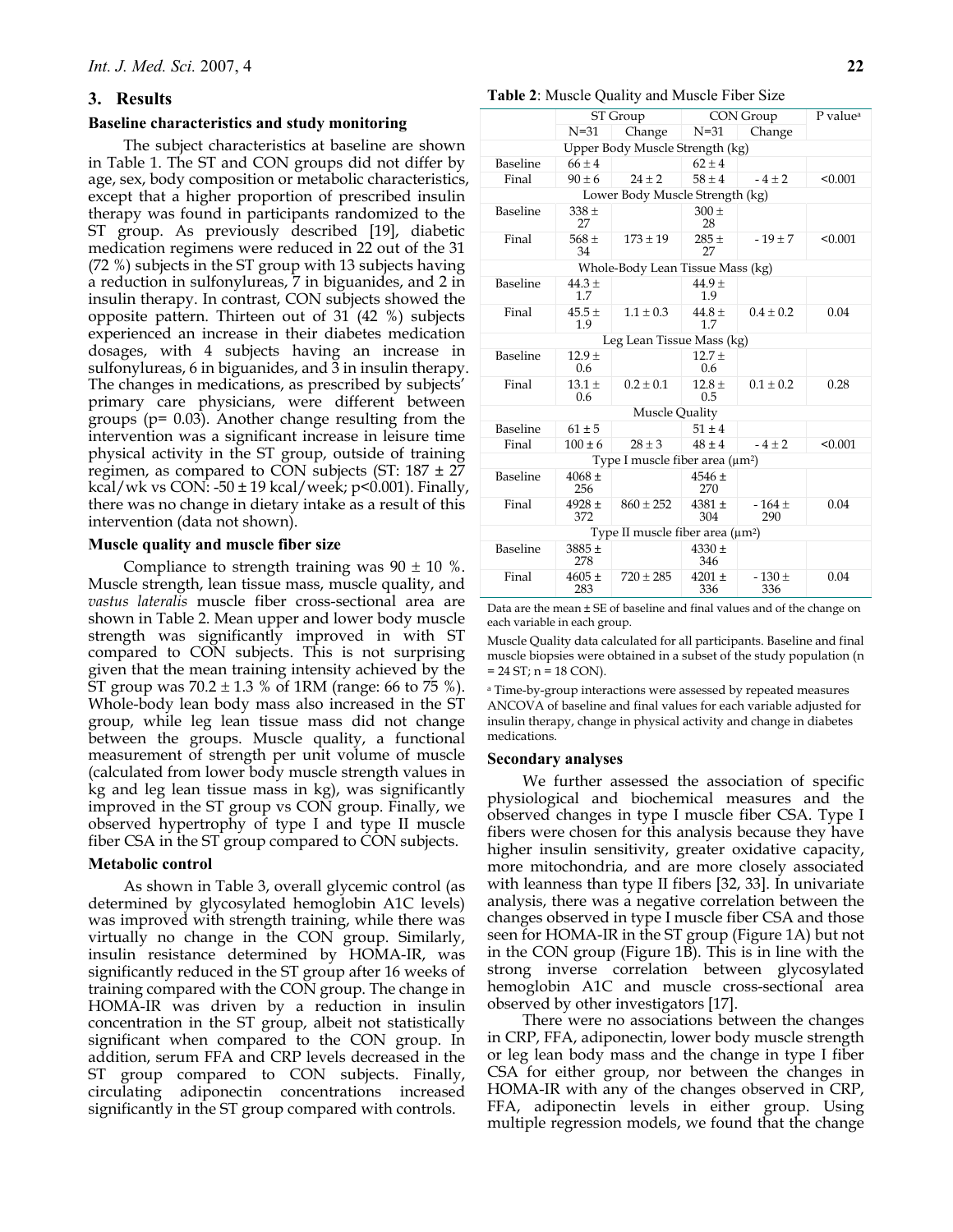in HOMA-IR was the only independent variable negatively associated with the change seen in type I muscle fiber CSA after 16 weeks of strength training, accounting for 53% of its variability (p=0.03). There were no variables significantly associated with the change in type I CSA in the CON group.

**Figure 1**. Univariate linear association between the absolute change in type I muscle fiber cross-sectional area and the change in HOMA-IR for each subject in the ST group (A:  $r = -0.50$ ,  $p=0.01$ ) and the CON group (B:  $r = -0.10$ ,  $p=0.42$ ) are shown.

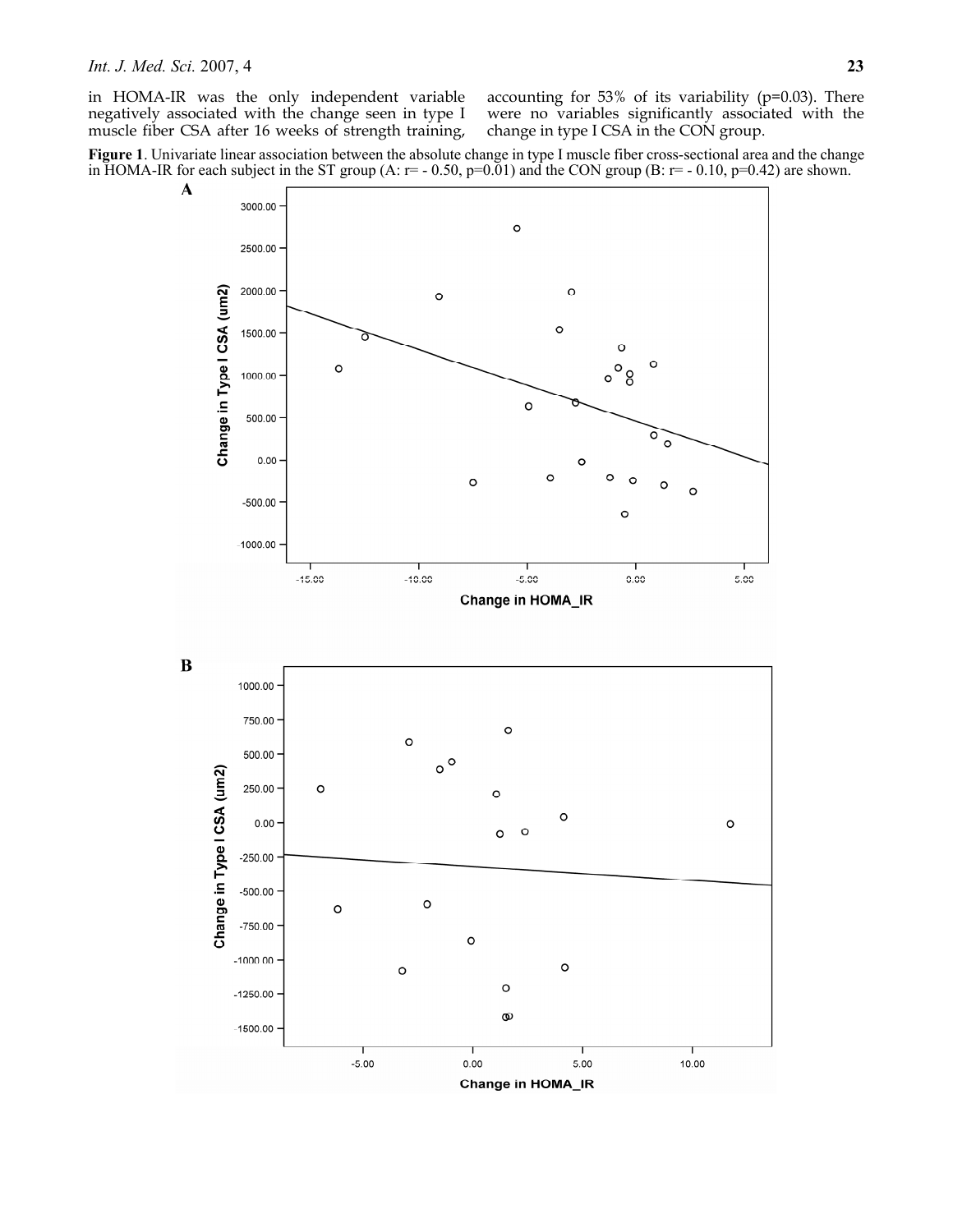#### **Table 3**: Metabolic Parameters

|                | ST Group             |                                            | CON Group        |                  | P value <sup>a</sup> |  |  |
|----------------|----------------------|--------------------------------------------|------------------|------------------|----------------------|--|--|
|                | $N=31$               | Change                                     | $N=31$           | Change           |                      |  |  |
|                |                      | Glycosylated Hemoglobin Concentrations (%) |                  |                  |                      |  |  |
| Baseline       | $8.7 \pm 1.8$        |                                            | $7.8 \pm 1.6$    |                  |                      |  |  |
| Final          | $7.6 \pm 1.5$        | $-1.0 \pm 0.2$                             | $8.3 \pm 1.3$    | $0.4 \pm 0.3$    | < 0.001              |  |  |
|                | Glucose (mmol/L)     |                                            |                  |                  |                      |  |  |
| Baseline       | $8.8 \pm 0.5$        |                                            | $9.9 \pm 0.7$    |                  |                      |  |  |
| Final          | $7.9 \pm 0.4$        | $-0.9 \pm 0.5$                             | $9.5 \pm 0.6$    | $-0.3 \pm 0.8$   | 0.92                 |  |  |
|                |                      | Insulin (pmol/L)                           |                  |                  |                      |  |  |
| Baseline       | 116 (124)            |                                            | 115 (131)        |                  |                      |  |  |
| Final          | 105(70)              | $-16(69)$                                  | 133 (126)        | 6(86)            | 0.27                 |  |  |
| <b>HOMA-IR</b> |                      |                                            |                  |                  |                      |  |  |
| Baseline       | 7.1(5.7)             |                                            | 6.7(9.0)         |                  |                      |  |  |
| Final          | 5.3(5.5)             | $-0.7(3.6)$                                | 6.4(6.8)         | 0.8(3.8)         | 0.05                 |  |  |
|                | $FFA$ ( $\mu$ mol/L) |                                            |                  |                  |                      |  |  |
| Baseline       | $656.4 \pm 41.9$     |                                            | $468.5 \pm 38.3$ |                  |                      |  |  |
| Final          | $572.4 \pm 45.3$     | $-83.6 \pm 30.3$                           | $612.2 \pm 53$   | $148.9 \pm 47.7$ | 0.02                 |  |  |
|                |                      | $CRP$ (mg/L)                               |                  |                  |                      |  |  |
| Baseline       | 3.5(9.1)             |                                            | 3.5(8.4)         |                  |                      |  |  |
| Final          | 2.8(2.8)             | $-1.3(2.9)$                                | 4.1(8.1)         | 0.4(2.3)         | 0.05                 |  |  |
|                |                      | Adiponectin $(\mu g/mL)$                   |                  |                  |                      |  |  |
| Baseline       | 5.1(5.3)             |                                            | 8.3(4.5)         |                  |                      |  |  |
| Final          | 6.6(5.4)             | 1.0(1.8)                                   | 6.7(4.6)         | $-1.2(2.2)$      | < 0.001              |  |  |

Data are the mean ± SE or median (interquartile range) for variables not normally distributed (insulin, HOMA-IR, CRP and adiponectin) of baseline and final values and of the change on each variable in each group.

.a Time-by-group interactions were assessed by repeated measures ANCOVA of baseline and final values for each variable, adjusted for insulin therapy, change in physical activity and change in diabetes medications.

## **4. Discussion**

Sixteen weeks of high intensity strength training resulted in increased upper and lower body strength, improved muscle quality, and muscle fiber hypertrophy. This was paralleled by favorable metabolic changes in biochemical parameters known to influence insulin sensitivity including increased adiponectin levels and decreased FFA and CRP levels. The improvements in muscle quality and metabolic control were associated with strength training in this population of community-dwelling Hispanic older adults with diabetes.

Hypertrophy of type I muscle fibers, such as that seen in the present study, is important given that these fibers are more insulin sensitive [33]; they contain a greater oxidative and mitochondria capacity, and higher capillary density [32]. Therefore, it is not surprising to find that the muscle hypertrophy resulting from strength training was associated with the increases in whole-body insulin sensitivity we observed, because skeletal muscle constitutes the target tissue where most of the insulin-stimulated glucose uptake takes place [34].

There is growing interest in muscle quality which has been demonstrated to be a predictor of health status and mortality [35, 36] and a better indicator of muscle function than strength alone [5]. Elderly individuals have reduced muscle quality compared to young adults [37], and diabetics have significantly lower muscle quality than non-diabetic controls [8]. Since in this diabetic group, those undergoing strength training significantly increased their muscle quality compared to controls, improved muscle quality and associated functional capacity derived from exercise interventions like this, may ultimately lead to increased quality of life and improved disease outcomes in people with diabetes.

We also investigated specific parameters of metabolic control known to influence insulin sensitivity, including adiponectin, CRP and FFA. Plasma adiponectin is positively associated with enhanced insulin signal transduction in skeletal muscle [38]. In the present study, subjects who strength trained showed increased levels of adiponectin. Interestingly, other studies investigating adiponectin levels have shown varying results. High intensity endurance training in nondiabetic individuals showed decreased insulin resistance and increased adiponectin levels [21]. Four weeks of endurance training increased circulating adiponectin levels and also mRNA levels of adiponectin receptors in muscle [22]. However, another recent study demonstrated that higher intensity endurance exercise provided greater increases in adiponectin, and reductions in insulin resistance in healthy elderly subjects than lower intensity exercise [23]. Our study further exemplifies this finding with high-intensity strength training in elderly diabetic individuals. It has recently been reported that insulin resistance causes a down-regulation of adiponectin receptors [10], which may be mediated by PI3-kinase/FOXO1 dependent pathway [10]. Further investigation is needed to understand the mechanisms contributing to this down-regulation of adiponectin receptors and the influence of muscle factors on circulating adiponectin levels.

The inflammatory response is correlated with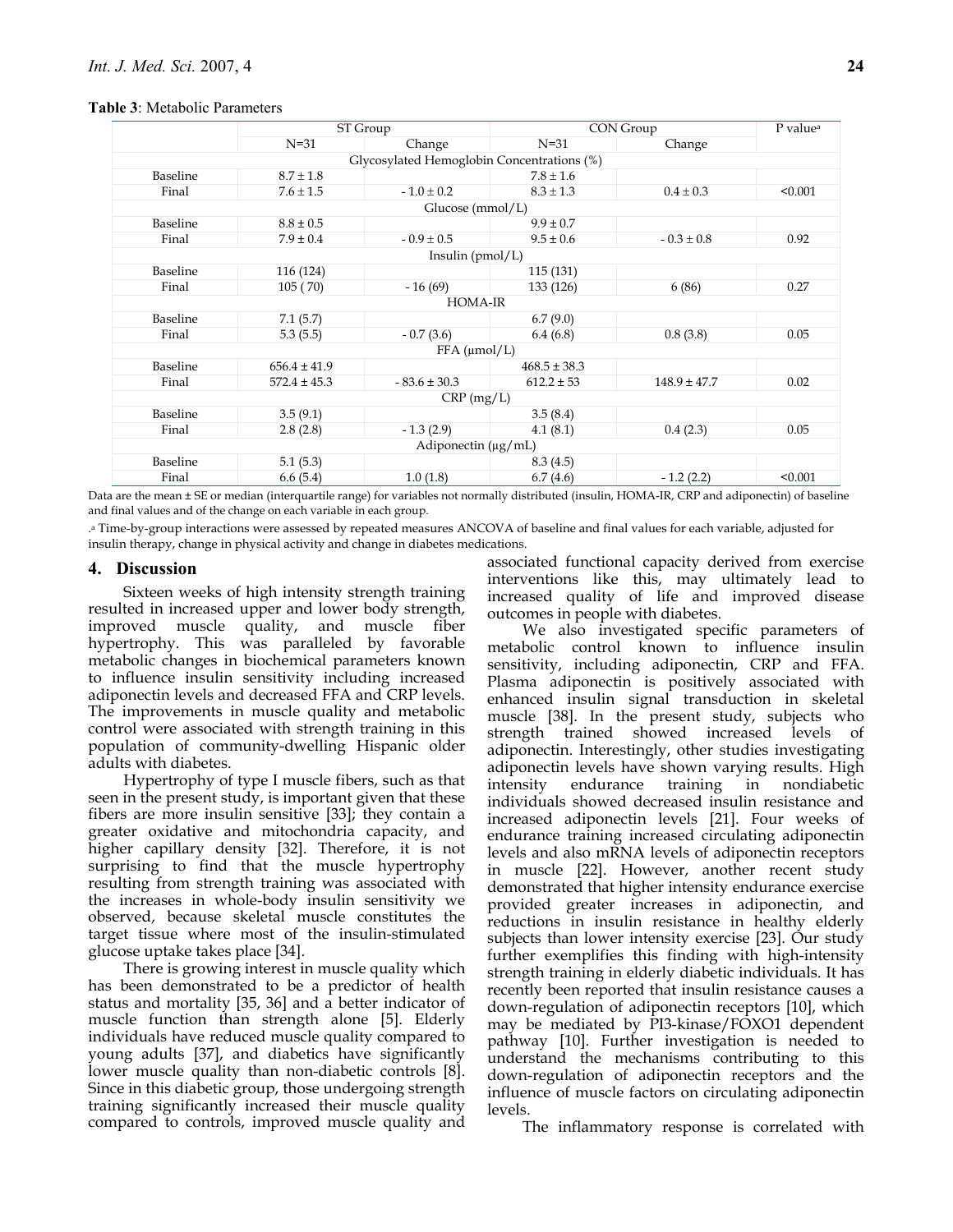multiple metabolic markers of insulin resistance. We measured CRP, a systemic marker of low-grade systemic inflammation [12]. It has recently been shown that ten months of aerobic exercise reduced CRP levels in elderly subjects [39] and aerobic exercise training combined with a dietary intervention in diabetic men reduced their CRP levels [40]. The decrease in CRP levels we observed in the present study suggests that the reduction in the inflammatory state of diabetes may be an important factor leading to improved insulin sensitivity and better metabolic control. Furthermore, since adiponectin has anti-inflammatory actions [11] and we showed a significant increase in this adipokine, the reduction in inflammation may be related to this increase.

Moreover, the positive impact of strength training on whole-body insulin resistance was demonstrated by decreased levels of plasma FFA after 16 weeks of exercise. Plasma FFA negatively influence insulin resistance and excess lipid availability leads to increased intracellular concentration of FFA and triglycerides, particularly in skeletal muscle and liver [41]. This phenomenon plays a role in the insulin resistance of skeletal muscle and also the increased plasma FFA noted in people with diabetes. The decrease in circulating FFA may be, in part due to increased fatty acid oxidation in skeletal muscle [42] and increased adiponectin levels [43]. A reduction in FFA leads to the decrease in intramuscular triglyceride levels which have found to be associated with improved insulin sensitivity [44].

This study used a randomized, high-intensity strength training program involving a large cohort of community-dwelling Hispanic older adults with poorly controlled diabetes and provided a practical means for improvement in muscle quality and better metabolic control. In addition, strength training provides a potentially more alluring means of exercise for people with type 2 diabetes, the majority of whom may be overweight and sedentary for most of their lives, and may find endurance exercise unappealing and difficult. In this study, the control subjects showed an overall worsening of the physiologic, biochemical and metabolic variables measured. This may be due to poor diabetes self-management often reported among people with diabetes or due to the socio-demographic characteristics of the study population in terms of health care use and access [45].

It is also noteworthy that at baseline subjects randomized to strength training were prescribed more insulin therapy than those in the control group. However, the beneficial effects of strength training we found were seen even in these participants, who by virtue of their insulin treatment may have been more prone to catabolic effects of diabetes and poorer glycemic control, and more resistant to the antidiabetic action of strength training. Furthermore, the results presented here were all adjusted for insulin use.

It could be argued that the euglycemic hyperinsulinemic clamp technique rather than HOMA-IR should have been used as the measure of insulin sensitivity [46]. Although the clamp technique is considered the gold standard, and a measure of choice given its precision, HOMA-IR has been tested for its comparability to the gold standard in various populations including those with diabetes [47]. Moreover, measures of plasma glucose and insulin use to derive HOMA-IR are more clinically relevant, and their changes can be followed more closely by the personal physician of an individual with diabetes.

The generalizability of these findings is limited given the selected population studied. However, long-term strength training has been shown to improve glycemic control in Caucasians [18] as well as in Hispanics [19], suggesting that the beneficial effects of this exercise modality are not population specific.

In order to investigate the mechanisms leading to improved insulin sensitivity with exercise training, it is necessary to analyze some of the components of the insulin signaling pathway in skeletal muscle. Holten et al. [48] investigated a number of important biochemical muscle adaptations in both diabetic and non-diabetic individuals in response to 4 weeks of one-legged low-intensity strength training and reported possible mechanisms leading to a training effect including increased protein content of GLUT4, insulin receptor, glycogen synthase and protein-kinase B (PKB) without an increase in muscle mass. However, they could not draw conclusive functional relevance on the changes in components of the insulin signaling protein expression. We were unable to investigate such mechanisms in the present study given the limited tissue obtained and the large variability observed in these measures provided by our study sample. Interestingly, in the Holten study they used the same subject to test one-legged strength training effect as compared to the contralateral control leg, to reduce the variation seen in these measures [48]. However, given the design of this study limited comparisons with our study can be made. Thus, further studies are warranted to establish the relationship and possible mechanisms between strength training and improved skeletal muscle insulin sensitivity. In addition, the age of participants, type of exercise training, and study design need further investigation in relation to changes in the insulin cascade, to provide more conclusive and comparable evidence.

In conclusion, the findings of the present study suggest that 16 weeks of strength training results in improved muscle quality, skeletal muscle fiber hypertrophy, accompanied by concomitant changes in biochemical markers known that contribute to whole-body insulin sensitivity; namely, reduced HOMA-IR, increased adiponectin levels and decreased FFA and CRP levels. Further studies are needed to establish the mechanisms associated with these relationships. However, these data show that strength training is an exercise modality worth considering as an adjunct of standard of care for high risk populations with diabetes.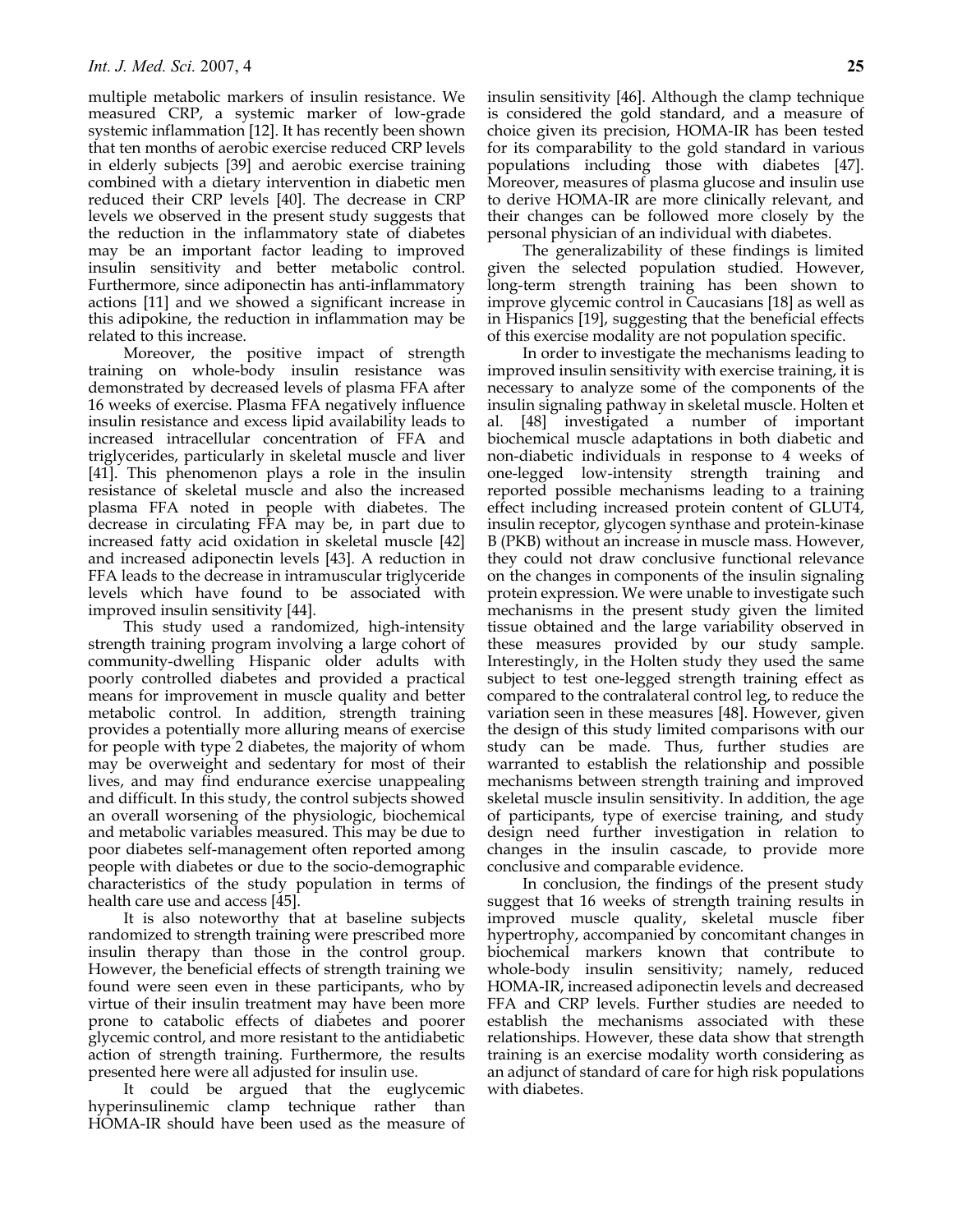## **Acknowledgments**

This work was funded in part by the Brookdale Foundation, the USDA ARS agreement 58-1950-9-001, the NIH General Clinical Research Center M01 RR000054, and the International Life Sciences Institute North America. Any opinions, findings, conclusions, or recommendations expressed in this publication are those of the author(s) and do not necessarily represent the views of the U.S. Department of Agriculture or any of the funding sources. We are grateful to Ms. Huynh Thanhthao for her technical assistance with muscle fiber analyses, the kind and valuable cooperation of the study participants, the GCRC and HNRCA staff, and Keiser Sports Health Equipment, Inc. Dr. Carmen Castaneda is a recipient of a Brookdale National Fellowship.

## **References**

- Zierath JR, Krook A, Wallberg-Henriksson H. Insulin action and insulin resistance in human skeletal muscle. Diabetologia. 2000;43:821-35.
- Turner RC, Millns H, Neil HA, et al. Risk factors for coronary artery disease in non-insulin dependent diabetes mellitus: United Kingdom Prospective Diabetes Study (UKPDS: 23). BMJ. 1998;316:823-8.
- 3. Castaneda C, Bermudez OI, Tucker KL. Protein nutritional status and function are associated with type 2 diabetes in Hispanic elders. Am J Clin Nutr. 2000;72:89-95.
- 4. Wallberg-Henriksson H, Rincon J, Zierath JR. Exercise in the management of non-insulin-dependent diabetes mellitus. Sports Med. 1998;25:25-35.
- 5. Dutta C. Significance of sarcopenia in the elderly. J Nutr. 1997;127:992S-3S.
- 6. Dutta C. Commentary on "Effects of strength training and detraining on muscle quality: Age and gender comparisons". Journal of Gerontology. 2000;55A:B158-B9.
- 7. Lynch NA, Metter EJ, Lindle RS, et al. Muscle quality. I. Age-associated differences between arm and leg muscle groups. J Appl Physiol. 1999;86:188-94.
- 8. Park SW, Goodpaster BH, Strotmeyer ES, et al. Decreased muscle strength and quality in older adults with type 2 diabetes: the health, aging, and body composition study. Diabetes. 2006;55:1813-8.
- 9. Whitehead JP, Richards AA, Hickman IJ, Macdonald GA, Prins JB. Adiponectin--a key adipokine in the metabolic syndrome. Diabetes Obes Metab. 2006;8:264-80.
- 10. Tsuchida A, Yamauchi T, Ito Y, et al. Insulin/Foxo1 pathway regulates expression levels of adiponectin receptors and adiponectin sensitivity. J Biol Chem. 2004;279:30817-22.
- 11. Chandran M, Phillips SA, Ciaraldi T, Henry RR. Adiponectin: more than just another fat cell hormone? Diabetes Care. 2003;26:2442-50.
- 12. Ouchi N, Kihara S, Funahashi T, et al. Reciprocal association of C-reactive protein with adiponectin in blood stream and adipose tissue. Circulation. 2003;107:671-4.
- 13. Florez H, Castillo-Florez S, Mendez A, et al. C-reactive protein is elevated in obese patients with the metabolic syndrome. Diabetes Res Clin Pract. 2006;71:92-100.
- 14. Maiorana A, O'Driscoll G, Goodman C, Taylor R, Green D. Combined aerobic and resistance exercise improves glycemic control and fitness in type 2 diabetes. Diabetes Res Clin Pract. 2002;56:115-23.
- 15. Cauza E, Hanusch-Enserer U, Strasser B, et al. The relative benefits of endurance and strength training on the metabolic factors and muscle function of people with type 2 diabetes

mellitus. Arch Phys Med Rehabil. 2005;86:1527-33.

- 16. Tokmakidis SP, Zois CE, Volaklis KA, Kotsa K, Touvra AM. The effects of a combined strength and aerobic exercise program on glucose control and insulin action in women with type 2 diabetes. Eur J Appl Physiol. 2004;92:437-42.
- 17. Eriksson J, Taimela S, Eriksson K, Parviainen S, Peltonen J, Kujala U. Resistance training in the treatment of non-insulin-dependent diabetes mellitus. Int J Sports Med. 1997;18:242-6.
- 18. Dunstan DW, Daly RM, Owen N, et al. High-intensity resistance training improves glycemic control in older patients with type 2 diabetes. Diabetes Care. 2002;25:1729-36.
- 19. Castaneda C, Layne JE, Munoz-Orians L, et al. A randomized controlled trial of resistance exercise training to improve glycemic control in older adults with type 2 diabetes. Diabetes Care. 2002;25:2335-41.
- 20. Castaneda C, Gordon PL, Parker RC, Uhlin KL, Roubenoff R, Levey AS. Resistance training to reduce malnutrition-inflammation complex syndrome of chronic kidney disease. Am J Kidney Dis. 2004;43:607-16.
- 21. Marcell TJ, McAuley KA, Traustadottir T, Reaven PD. Exercise training is not associated with improved levels of C-reactive protein or adiponectin. Metabolism. 2005;54:533-41.
- 22. Bluher M, Bullen JW Jr, Lee JH, et al. Circulating adiponectin and expression of adiponectin receptors in human skeletal muscle: associations with metabolic parameters and insulin resistance and regulation by physical training. J Clin Endocrinol Metab. 2006;91:2310-6.
- 23. Fatouros IG, Tournis S, Leontsini D, et al. Leptin and adiponectin responses in overweight inactive elderly following resistance training and detraining are intensity related. J Clin Endocrinol Metab. 2005;90:5970-7.
- 24. American Diabetes Association. Standards of medical care for patients with diabetes mellitus. Diabetes Care. 2002;25:S33-S49.
- 25. Clasey JL, Hartman ML, Kanaley J, et al. Body composition by DEXA in older adults: accuracy and influence of scan mode. Med Sci Sports Exerc. 1997;29:560-7.
- 26. Wang ZM, Visser M, Ma R, et al. Skeletal muscle mass: evaluation of neutron activation and dual-energy X-ray absorptiometry methods. J Appl Physiol. 1996;80:824-31.
- 27. Evans WJ, Phinney SD, Young VR. Suction applied to a muscle biopsy maximizes sample size. Medicine and Science in Sport and Exercise. 1982;14:101-2.
- 28. Castaneda C, Gordon PL, Fielding RA, Evans WJ, Crim MC. Marginal protein intake results in reduced plasma IGF-I levels and skeletal muscle fiber atrophy in elderly women. J Nutr Health Aging. 2000;4:85-90.
- 29. Emoto M, Nishizawa Y, Maekawa K, et al. Homeostasis model assessment as a clinical index of insulin resistance in type 2 diabetic patients treated with sulfonylureas. Diabetes Care. 1999;22:818-22.
- 30. Washburn RA, Smith KW, Jette AM, Janney CA. The Physical Activity Scale for the Elderly (PASE): development and evaluation. J Clin Epidemiol. 1993;46:153-62.
- 31. Tucker KL, Maras J, Bermudez OI. Adapting a food frequency questionnaire to assess diets of Puerto Rican and Non-Hispanic adults. Am J Epidemiol. 1998;148:507-18.
- 32. Kelley DE, Goodpaster BH, Storlien L. Muscle triglyceride and insulin resistance. Annu Rev Nutr. 2002;22:325-46.
- 33. James DE, Jenkins AB, Kraegen EW. Heterogeneity of insulin action in individual muscles in vivo: euglycemic clamp studies in rats. Am J Physiol. 1985;248:E567-74.
- 34. DeFronzo RA, Ferrannini E, Sato Y, Felig P, Wahren J. Synergistic interaction between exercise and insulin on peripheral glucose uptake. J Clin Invest. 1981;68:1468-74.
- 35. Newman AB, Haggerty CL, Goodpaster B, et al. Strength and muscle quality in a well-functioning cohort of older adults: the